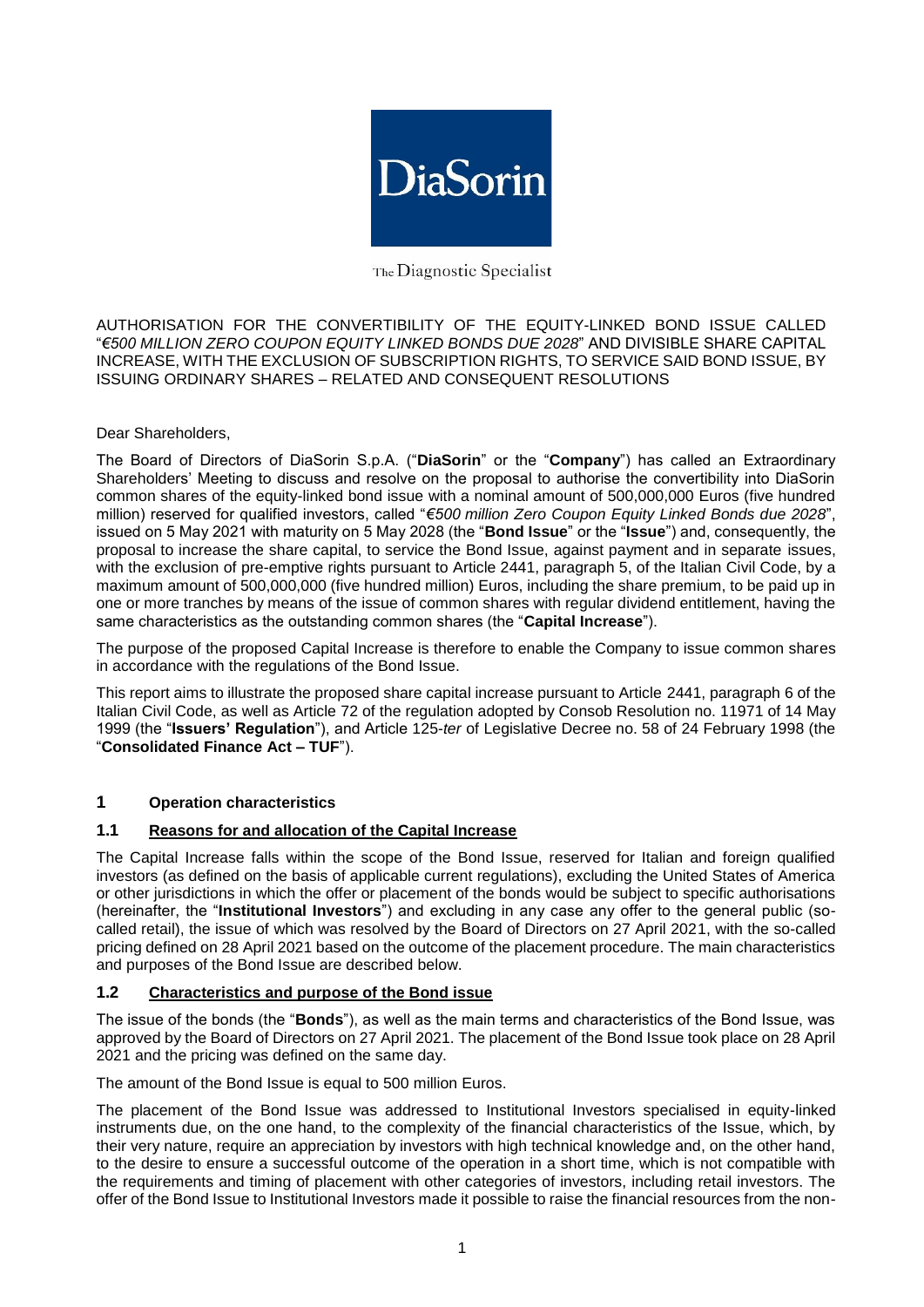banking capital market in a timely manner, enabling the Company to take advantage of the opportunities offered by the favourable market context and the placement conditions deriving from the equity-linked characteristics of the Bond Issue. The Board of Directors believes that the Bond Issue operation is in the best interest of the Company, which completed the raising of funds on the market at favourable conditions in terms of both cost and duration.

In deciding to proceed with the Issue – with the consequent proposal, herein, to approve the Capital Increase pursuant to Article 2441, paragraph 5 of the Italian Civil Code – the Board of Directors acknowledged in particular the advantages described below:

- (a) the possibility of taking advantage of a favourable market window as soon as it becomes available, by means of a rapid placement with Institutional Investors, with a reference market, in terms of investor base, compatible with the assumed amount and a rapid execution schedule;
- (b) the extremely rapid execution times, which enabled the Company to minimise its exposure to market risk compared to alternative instruments, such as, for example, the issue of a non-convertible bond, a syndicated loan, or a capital increase with pre-emptive rights. In the balance between the certainty of the conditions of issue, on the one hand, and the recognition of pre-emptive rights on the other, the first aspect was preferred, in the belief that this choice is in the best interests of shareholders, since it allows the Company to issue a relatively small number of new shares at the best possible price, provided, of course, that the conversion conditions are met;
- (c) raising of funds at favourable conditions of cost and duration, also in view of the equity-linked characteristics of the Bonds;
- (d) placement of capital at a premium of 47.5% over the weighted average price (VWAP) of DiaSorin's common shares recorded on 28 April 2021 between the commencement of the placement and the determination of the placement price, where a capital increase with pre-emptive rights – as per market practice – would have been carried out at a discount;
- (e) broader diversification of financial resources and investors;
- (f) strengthening of the Company's liquidity position in the light of the acquisition of Luminex Corporation.

The Capital Increase that the Board of Directors submits to the approval of the Shareholders' Meeting is therefore within the scope of the Bond Issue and justifies the Company's interest in the exclusion of preemptive rights.

The rules governing the Bond Issue, contained in the Trust Deed, including the Terms & Conditions (the "**Regulations**", available at [https://diasoringroup.com/en/investors/financial-corner/bond\)](https://diasoringroup.com/en/investors/financial-corner/bond) provide that, following approval of the Capital Increase, DiaSorin will issue a special notice to bondholders, after which any conversions of Bonds will be settled in common shares of the Company (the "**Conversion Shares**"). If, on the other hand, the Capital Increase is not approved by 31 December 2021 (the "**Long-Stop Date**"), the Bonds may not be converted into Conversion Shares and DiaSorin shall have the right to proceed with early reimbursement of the Bond Issue in accordance with the procedures described below (see the part relating to "Early Reimbursement" in paragraph 1.3 below); should the Company not proceed with early reimbursement, the Bond Issue will continue and any conversions at the request of the Bondholders will be settled in cash during the settlement period on the basis of the value attributed to the shares underlying each Bond, according to predefined formulae better specified in the Regulations (so-called cash alternative amount).

# **1.3 Purpose of the Capital Increase to service the conversion of the Bond Issue**

The Regulations provide that, should the Shareholders' Meeting not approve the Capital Increase to service the conversion of the Bonds by the Long-Stop Date, the Company may proceed with the early full reimbursement of the Bond with payment in cash of an amount equal to the higher of (i) 102% of the nominal amount of the Bonds and (ii) 102% of the fair value ("market value") of the Bonds.

If the Shareholders' Meeting resolves to authorise the convertibility of the Bond Issue and consequently to increase the capital to service the conversion of the same, the Company shall issue a special notice to bondholders (the "**Physical Settlement Notice**"), by virtue of which the same shall be attributed, from the date specified therein (the "**Physical Settlement Date**") – and in any case no earlier than 10 days and no later than 20 trading days on the Milan stock exchange starting from the Physical Settlement Notice – the right to convert into common shares of the Company from the Physical Settlement Date until the seventh day prior to the maturity date of the Bond Issue according to the terms and limitations set out in the Regulations.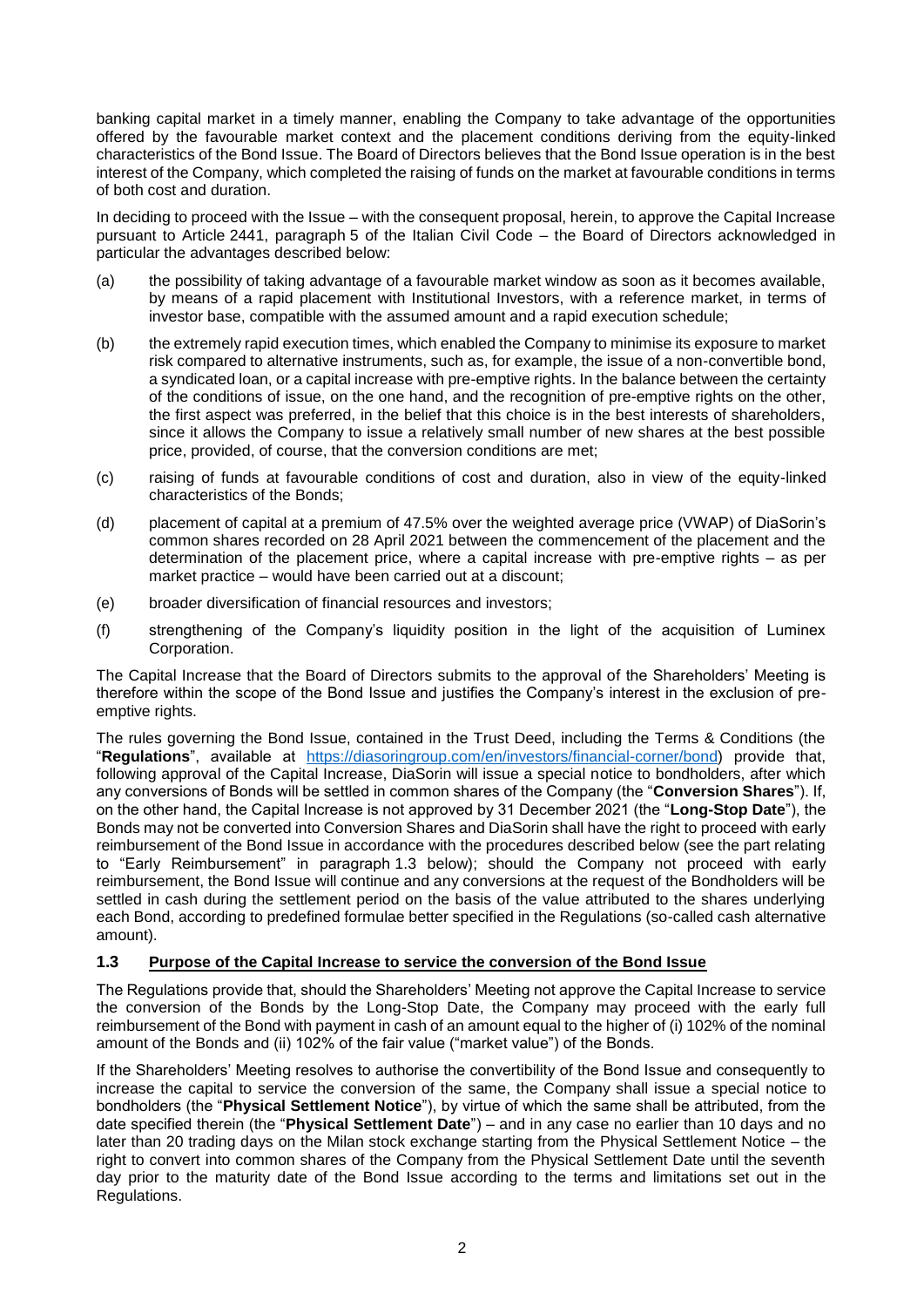The possible conversion of the Bonds into common shares will allow the Company to strengthen its equity structure and diversify its financial structure, while reducing the financial exposure resulting from the acquisition of Luminex Corporation. It will also allow the Company to expand the shareholding structure, with the entry of Institutional Investors, thus increasing the free float percentage and facilitating trading of the shares, improving its liquidity.

For the foregoing reasons, the Board of Directors believes it is in the best interests of the Company that the Bonds can be converted into the Company's common shares. As highlighted above, the reasons for the exclusion of pre-emptive rights, pursuant to Article 2441, paragraph 5 of the Italian Civil Code, with regard to the proposed Capital Increase, reflect the same reasons that led to the Bond Issue.

The Board of Directors therefore believes that the exclusion of pre-emptive rights is fully justified in light of the characteristics, timing and purpose of the Bond Issue operation.

#### **1.4 Main characteristics of the Issue**

According to the resolution adopted by the Board of Directors and in accordance with the Regulations, as well as the outcome of the executive decision taken by the Chief Executive Officer with regard to the issue, the Bond Issue has the following characteristics:

- total nominal amount of the issue: 500,000,000.00 (five hundred million point zero zero) Euros;
- par value of each bond: 100,000.00 (one hundred thousand point zero zero) Euros (principal amount);
- duration: 7 (seven) years (maturity date);
- currency: Euro;
- issue price: 100% of the par value (principal amount);
- interest rate: zero percent (zero coupon);
- initial conversion price: 210.9339 Euros per share, subject to adjustments as per the Regulations, in line with current market practice for this type of financial instrument;
- enjoyment date: from the date of issue;
- possible conversion: subject to approval by the Shareholders' Meeting of the Capital Increase by and no later than the Long-Stop Date;
- reimbursement: at maturity the principal shall be reimbursed in a single payment equal to 100% of the principal amount, if the Bonds have not been converted or reimbursed in advance in accordance with the Regulations;
- early reimbursement by the Company: right of the Company to reimburse the Bond in advance and in full at its par value (principal amount)
	- *(i)* in the event that, as from 26 May 2026, the parity value of the Bond is, for a certain number of days indicated in the Regulations, greater than 130,000.00 (one hundred and thirty thousand point zero zero) Euros (so-called issuer's soft call);
	- *(ii)* in the event that a number of Bonds with a total value of less than 15% of the principal amount remain outstanding (so-called clean up call);
	- *(iii)* in the event that the Capital Increase is not approved, for an amount equal to the greater of: (x) 102% (one hundred and two percent) of the principal amount of the Issue; and (y) 102% (one hundred and two percent) of the fair value ("market value") of the Bonds, calculated by an independent party on the basis of the average of the closing prices of the Bonds during the five trading days following the notice by which the Company declares that it is proceeding with such early reimbursement in full of the Issue;

this without prejudice that, should the Company decide not to make recourse to the right referred to in the previous paragraph, the Bond Issue will continue and any conversions at the request of the Bondholders will be settled in cash during the settlement period on the basis of the value attributed to the shares underlying each Bond, according to predefined formulae better specified in the Issue Conditions (so-called cash alternative amount);

*(iv)* should the Company, in relation to the payments due, be responsible for taxes accruing to bondholders as a result of changes in tax legislation (so-called tax call) in order to guarantee payment of the net amounts due to them (net payments), without prejudice to the right of each bondholder to request that their Bonds not be reimbursed;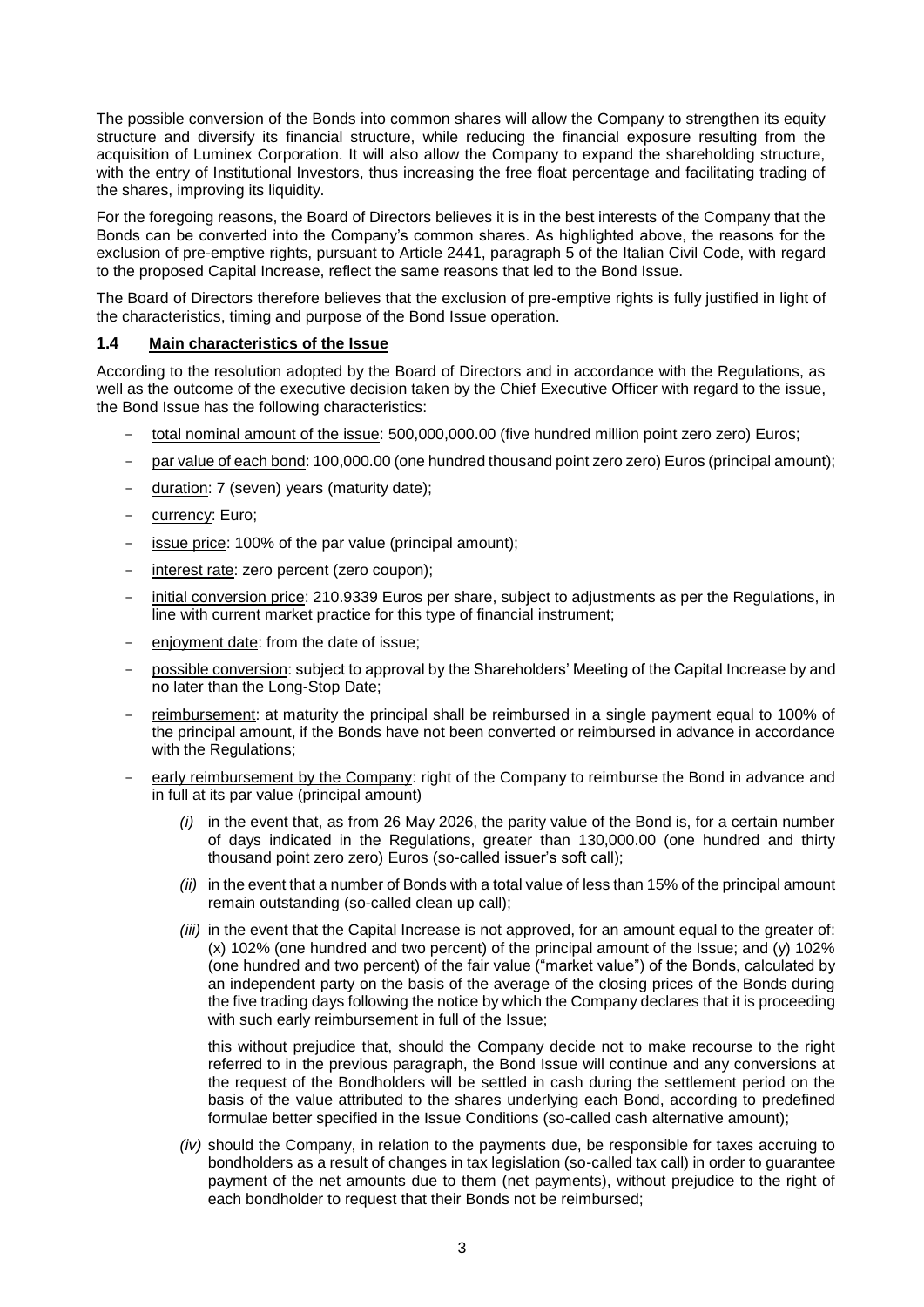- *change of control and free float event*: in a period of time identified in the Regulations (relevant event period) each investor shall be granted, upon the occurrence of a change of control of the Company (so-called change of control) or in the event that the free float of the common shares of the Company falls below a certain threshold and remains there for a certain number of open market days from the first day on which it fell below such threshold (so-called free float event), either *(i)* the right to request the reimbursement of all or part of the Bonds at par value (principal amount), by exercising a put option, or *(ii)* the right, subsequent to any exercise of the conversion or settlement right, to convert the Bonds at a (new) conversion price temporarily modified on the basis of a specific formula, at the terms and according to the procedures identified in the Regulations;
- listing: Vienna MTF managed by the Vienna Stock Exchange;
- applicable law: English law, except for those matters which must be governed by Italian law.

# **1.5 The reasons for exclusion of pre-emptive rights**

The Bond Issue, the Capital Increase and approval of the convertibility of the Bonds into convertible bonds constitute a single operation aimed at providing the Company with a funding instrument capable of, in a short time and on terms (in terms of cost and duration) deemed convenient for the Company, raising resources from the capital market. To this end, in order to complete the operation, it is necessary to resolve on a capital increase to service the Bond Issue, with the exclusion of pre-emptive rights. The Board of Directors believes that the exclusion of pre-emptive rights is required by the Company's interest pursuant to Article 2441, paragraphs 5 and 6, of the Italian Civil Code, and this for the reasons already explained and described below:

- (a) the decision to restrict subscription of the Bond Issue solely to Institutional Investors, thus excluding shareholders' pre-emptive rights on the subsequent Capital Increase, is linked to the high degree of complexity and characteristics of the so-called equity-linked financial instruments, which make them unsuitable for a so-called retail public (and therefore for a general offer to all shareholders of the Company). Recourse to the equity-linked instrument (and the particular structure and characteristics of the Bond, offered, inter alia, in denominations of 100,000.00 Euros), aimed exclusively at Institutional Investors, is an effective means of raising non-banking financial resources at particularly favourable conditions, which is well suited to the Company's current needs and allows an improvement in the financial situation and related costs, not otherwise obtainable (and, in particular, not obtainable with traditional convertible bond instruments offered for subscription by shareholders);
- (b) the issue and placement of equity-linked instruments presupposes an offer to the market with very short procedures and timescales, which require the exclusion of pre-emptive rights and the exclusion of the public offering procedure for the Bonds, which would entail more onerous corporate obligations, longer execution times, higher costs and greater execution risks;
- (c) approval of the Capital Increase and consequent possibility of converting the Bond Issue removes the provisions for cash settlement by the Bondholders, except for the case of early reimbursement indicated in paragraph 1.4 above, potentially stabilising acquisition of the resources obtained through the Bond Issue;
- (d) finally, the possible conversion of the Bonds into DiaSorin common shares, or in any case the issue of shares pursuant to the Bond Issue, will allow the Company (i) to strengthen its capital structure and diversify its financial structure, while reducing its financial exposure related to the acquisition of Luminex Corporation, and (ii) to expand its shareholder base.

#### **1.6 Terms and procedures for conversion of the Bond Issue into capital**

The conversion price, which corresponds to the issue price of the new shares resulting from the Capital Increase, is equal to 210.9339 Euros, subject to any adjustments to the conversion price as described below.

The issue price per share will be charged as capital for the amount of 1.00 Euro and the remainder as share premium.

The number of shares to be issued or transferred in service of the conversion will be determined by dividing the nominal amount of the Bonds by the conversion price in effect on the corresponding conversion date, rounded down to the nearest whole number of common shares. No fractional shares will be issued or delivered and no cash payment or adjustment will be made in lieu of such fractional shares.

On the basis of this conversion ratio, assuming full conversion of the Bond Issue at a conversion price of 210.9339 Euros per share, the number of newly issued common shares would be 2,370,411.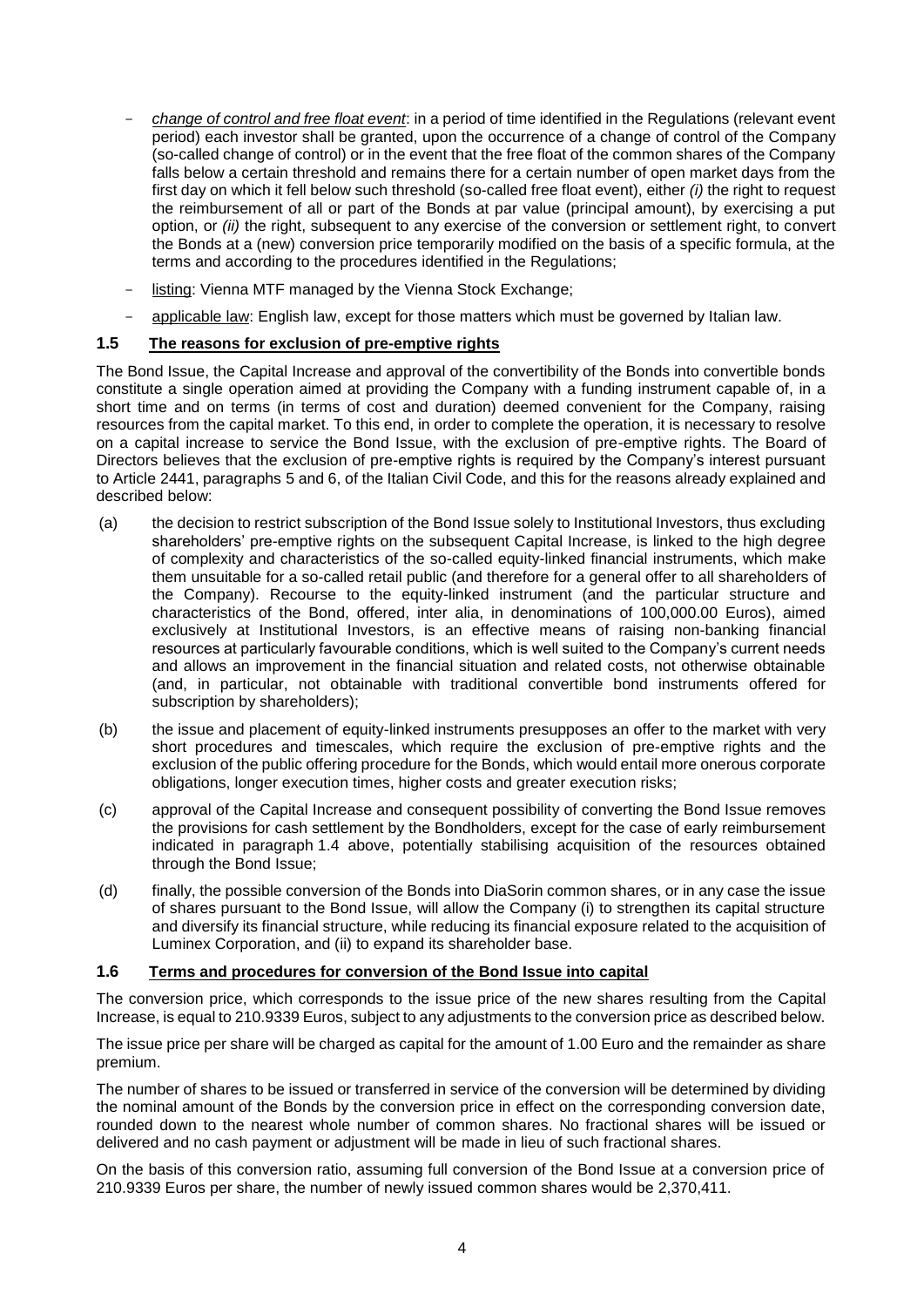The Regulations provide that the initial conversion price may be subject to adjustment, in line with market practice for this type of financial instrument, following (i) groupings or splits of outstanding common shares; (ii) free-of-charge issues of common shares (with the exclusion of share capital increases to service remuneration plans based on financial instruments, pursuant to Article 114-*bis* of the Consolidated Finance Act – TUF); or (iii) any distribution of dividends, resolved by the Company during the life of the Bond Issue, above certain thresholds of amount per share (as identified from year to year), in which case the conversion price of the Bonds will be adjusted, on the basis of the formulae set out in the Bond Issue Regulations, in order to compensate Bondholders for the amount of dividends distributed (so-called dividend protection).

In the event of a "change of control" and "free float event", as defined and governed by the Regulations, investors will be granted a specific conversion ratio, for a period of time identified in the Regulations, decreasing with respect to the initial conversion price, based on a mathematical formula that takes into account the time at which the relevant event occurs and the overall duration of the Bond Issue, in order to remunerate the value (not enjoyed) of the option underlying the Bonds, according to the terms and procedures identified in detail in the Regulations.

# **2 Breakdown of short- and medium/long-term debt**

The following table provides a breakdown of the DiaSorin Group's short- and medium/long-term net debt at 30 June 2021.

|   | Debt statement (in thousands of Euros)                                                                                  | 30/06/2021     |  |
|---|-------------------------------------------------------------------------------------------------------------------------|----------------|--|
| A | Cash                                                                                                                    | 896,842        |  |
| B | Cash equivalents                                                                                                        | 8,584          |  |
| С | Other current financial assets                                                                                          |                |  |
| D | Liquidity $(A + B + C)$                                                                                                 | 905,426        |  |
| E | Current financial debt (including debt instruments, but excluding the current<br>portion of non-current financial debt) | 612            |  |
| F | Current portion of non-current financial debt                                                                           | 4,749<br>5,361 |  |
| G | Current financial debt $(E + F)$                                                                                        |                |  |
| н | Net current financial debt (G - D)                                                                                      | (900,065)      |  |
| L | Non-current financial debt (excluding current portion and debt instruments)                                             | 31,692         |  |
| J | Debt instruments                                                                                                        | 432,046        |  |
| Κ | Trade payables and other non-current payables                                                                           |                |  |
|   | Non-current financial debt $(I + J + K)$                                                                                | 463,738        |  |
| М | Total financial debt $(H + L)$                                                                                          | (436,327)      |  |

# **3 Existence of any guarantee and/or placement syndicate, their composition, procedures and terms of intervention**

No guarantee and/or placement syndicate is envisaged in relation to the Capital Increase, since the same is intended exclusively to service the possible conversion of the Bonds, which, as already mentioned, have already been fully subscribed.

It should also be noted that the placement of the Bond Issue was managed by Citigroup Global Markets Limited in its capacity as Sole Global Coordinator, and by Citigroup Global Markets Limited, BNP PARIBAS, Mediobanca and Unicredit Corporate and Investment Banking in their capacity as Joint Bookrunners as part of the offering of the Bond Issue (collectively, the "**Joint Bookrunners**").

# **4 Other forms of placement envisaged**

No other forms of placement are envisaged.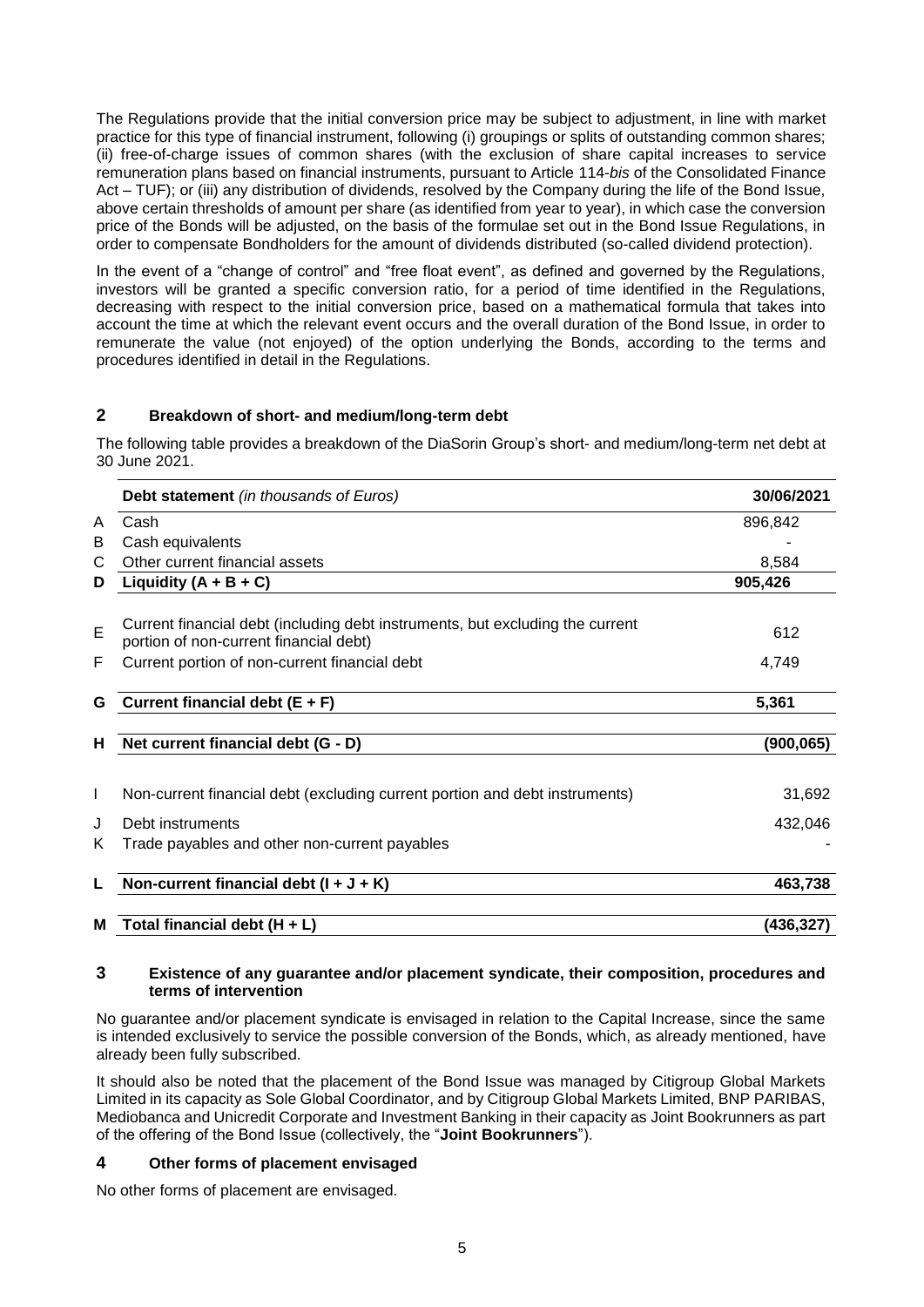#### **5 Criteria on the basis of which the issue price of the new common shares was determined**

The Company's Board of Directors, in view of the characteristics of both the Bonds and the Capital Increase, resolved to propose to the Shareholders' Meeting that the issue price of the shares resulting from the Capital Increase be equal to the conversion price of the Bonds, without prejudice to compliance with the criteria set out in Article 2441, paragraph 6, of the Italian Civil Code, according to which the issue price must be determined considering the value of the Company's shareholders' equity and taking into account the arithmetic average of the price of the Company's common shares, recorded on the basis of the official prices recorded on the Italian Stock Exchange in the six-month period preceding the date of 27 April 2021 (excluded).

The initial conversion price of the Bonds – given the nature of the Bond, which is intended to become convertible into common shares subject to the approval of the Extraordinary Shareholders' Meeting – was determined, in accordance with market practice for such financial instruments, at the end of the placement of the Bond on the basis of the market value of the Company's common shares, and the quantity and quality of the demand expressed within the scope of the Bond Issue placement.

Specifically, qualified investors – in compliance with established practice in similar operations – in formulating their proposals for bookbuilding purposes, mainly assess the following financial characteristics of a bond issue similar to the one in question:

- the conversion price; and
- any interest rate paid,

in combination with each other.

As illustrated above, the Bond Issue does not envisage the payment of any coupon (i.e., it pays an interest rate of 0.00% and has an effective rate of return at maturity of 0.00%) and, therefore, the determination of the conversion price took this circumstance into account.

The conversion price – as already mentioned – is determined on the basis of a "reference price" of the shares underlying the bond issue (the so-called "reference share price"), increased by a conversion premium, which is determined on the basis of the quantity and quality of the demand expressed during the placement that takes into account the characteristics of the related bond issue, as well as the issuer.

For the purposes of determining a "reference price" corresponding to the actual market value of the common shares, the market price of the Company's common shares as identified by the Joint Bookrunners at the time of placement of the Bonds was taken as a reference. This price was equal to 143.006 Euros. A conversion premium of 47.5%, predetermined on the basis of the indications received from the banks appointed to carry out the operation and market conditions, was then applied to this market value, resulting in a conversion price of 210.9339 Euros. Application of this premium was also possible by virtue of a positive market situation for DiaSorin, despite the high volatility of the national and international scenario, also due to the evolution of the Covid-19 pandemic emergency.

In compliance with the provisions of Article 2441, paragraph 6, of the Italian Civil Code, for the purposes of determining the issue price of the new common shares to service the possible conversion of the Bonds, the Board of Directors considered the value of the shareholders' equity per share of DiaSorin S.p.A. as at 31 December 2020, equal to 9.61 Euros, as well as the arithmetic average of the price of the Company's common shares, recorded on the basis of the official prices registered on the Italian Stock Exchange a in the six-month period preceding the date of 27 April 2021 (excluded), equal to 166.18 Euros.

It should be noted that, pursuant to the Bond Issue Regulations, the initial conversion price may be subject to adjustment at the date of conversion in accordance with market practice for this type of instrument, upon the occurrence of the events indicated, by way of example and without limitation, in paragraph 1.6 above, to which reference should be made.

In consideration of the analyses carried out, the Board of Directors believes that the criteria adopted for determining the initial conversion price of the Bonds and therefore the issue price of the Conversion Shares (and the related conversion ratio) are consistent with the criteria set out in Article 2441, paragraph 6 of the Italian Civil Code and, therefore, appropriate to identify a price such as to preserve the equity interests of the Company's shareholders, in view of the exclusion of pre-emptive rights.

With reference to the cases of "change of control" and "free float event", as defined and governed by the Regulations, the adjustment of the conversion price is justified by the specific nature of the events described therein.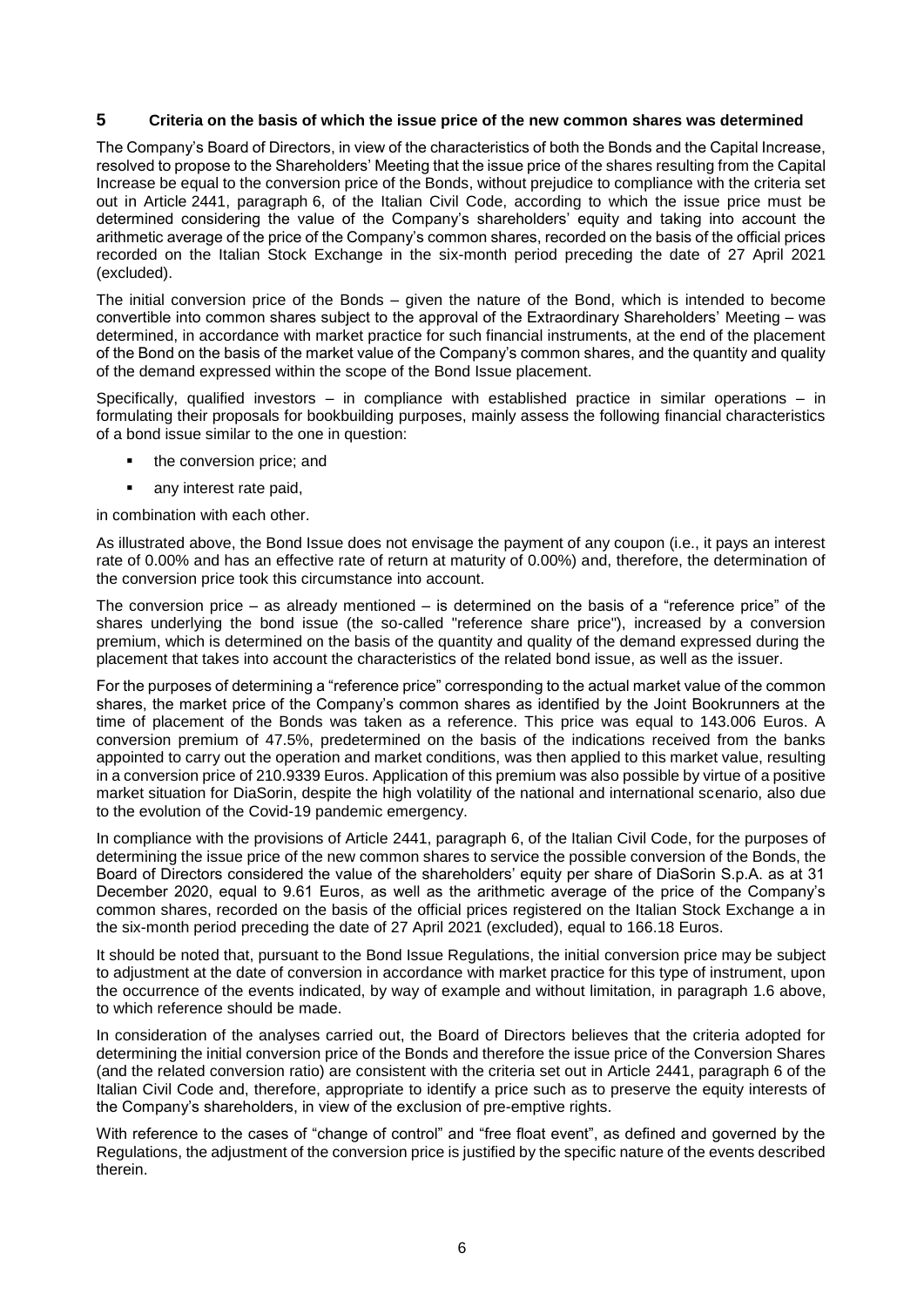#### **6 Shareholders having expressed their willingness, in proportion to their shareholding, to subscribe the newly issued shares and any unexercised pre-emptive rights**

As illustrated above, the Capital Increase is meant to serve exclusively the possible conversion of the Bonds into newly issued DiaSorin common shares.

Therefore, for the reasons explained above, the right of shareholders to exercise their pre-emptive right pursuant to Article 2441, paragraph 5 of the Italian Civil Code is excluded.

# **7 Expected period of execution of the operation**

Execution of the Capital Increase will take place as a result of any conversion requests, received by the Company, of the Bonds during the term of the Bond Issue.

If, by the final conversion date, the Capital Increase has not been fully subscribed, the Company's share capital will be increased by the amount deriving from the subscriptions made by that date and effective as from the same dates.

# **8 Dividend date of the newly issued common shares**

The common shares to be offered in conversion of the Bonds will have regular dividend entitlement and will therefore grant their holders the same rights with respect to the common shares outstanding at the time of their issue.

#### **9 Pro-forma operating-equity and financial effects suitable to represent the consequences of the operation on the income statement and balance sheet – Effects on the unit value of the shares**

For the purpose of estimating the pro-forma operating-equity and financial effects, it was assumed that the Bond Issue is converted into common shares of the Company upon maturity (5 May 2028).

#### Consolidated and separate financial statements of DiaSorin S.p.A.

On the basis of the above assumptions, the issue determines:

- (i) on the trading/settlement date, a partial reduction in net debt, corresponding to the difference between the amount receivable/collected from bondholders (net of issue expenses) and the debt component of the financial instrument issued (net of the portion of issue expenses attributed to the same). The debt component is equal to the fair value of an identical liability issued by the Company at market conditions but without conversion rights, while the remaining portion, up to the amount of the receivable to be collected, will be recognised as a component of shareholders' equity (so-called residual method). the issue costs are allocated proportionally to the debt and equity components;
- (ii) at maturity, a reduction of up to 500 million Euros in net debt due to the effect of the conversion of the bonds into common shares of the Company;
- (iii) a corresponding increase in shareholders' equity (for the consolidated financial statements, an increase in the portion of the "shareholders' equity attributable to the Shareholders of the Parent Company").

Based on the number of outstanding shares constituting the Company's share capital as at 5 May 2021, assuming full conversion of the Issue into common shares of the Company at the corresponding maturity date based on the maximum number of shares (2,370,411 common shares), compared to a hypothetical initial stake of 1% of the common share capital, the shareholder will hold  $-$  following conversion  $-$  a shareholding equal to 0.9585% of the total common share capital, as indicated in the tables below:

| А. | No. of outstanding common shares as at 5 May 2021                                           | 54,709,445 |
|----|---------------------------------------------------------------------------------------------|------------|
|    | Maximum number of common shares to be issued to<br>service the conversion of the Bond Issue | 2,370,411  |
|    | Total $(A + B)$                                                                             | 57,079,856 |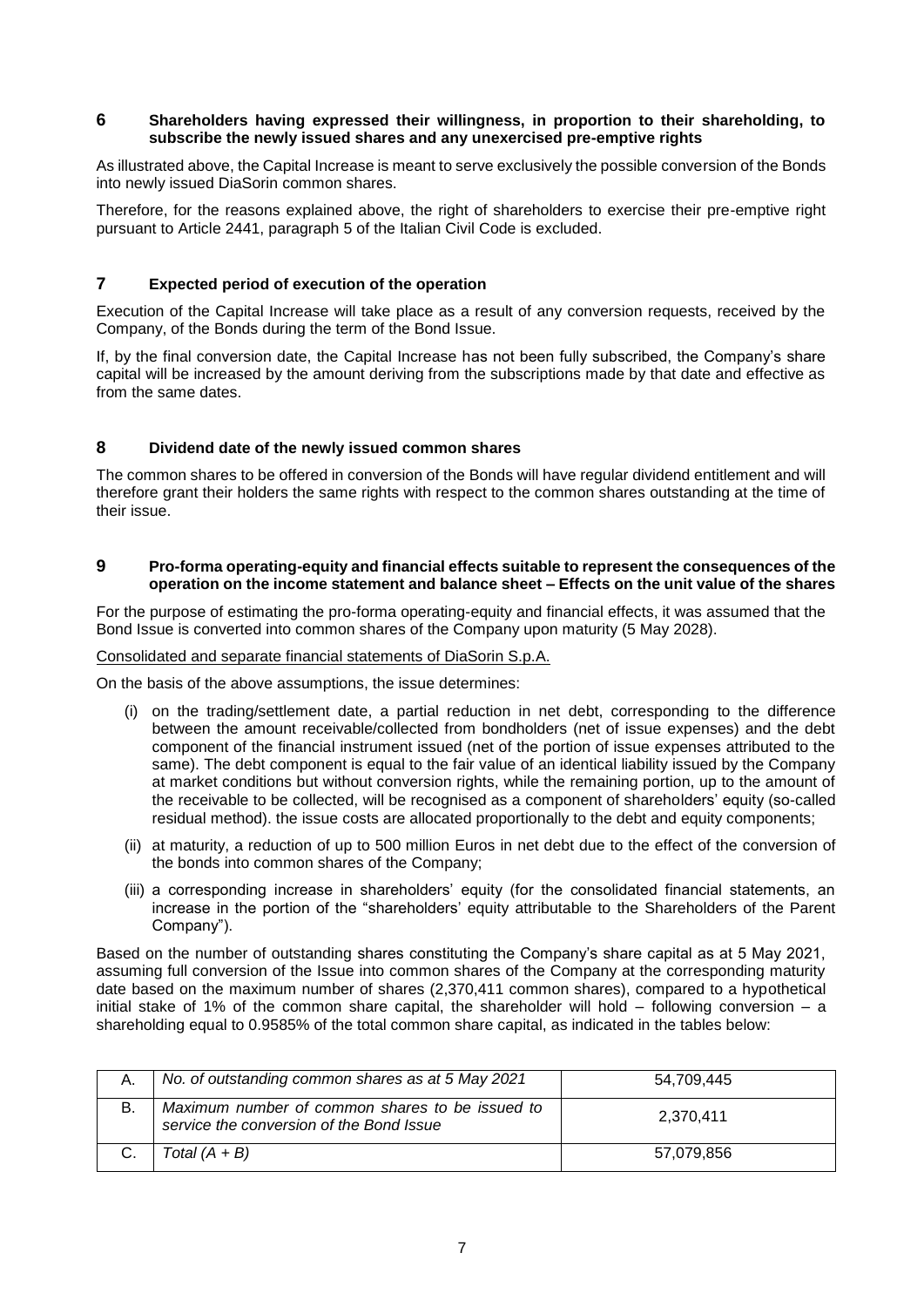|                              |          | No. of shares held | No. of outstanding<br>shares | % of share capital<br>(outstanding) |
|------------------------------|----------|--------------------|------------------------------|-------------------------------------|
| Pre-Capital<br>scenario      | Increase | 547.094            | 54,709,445                   | $1\%$                               |
| Post-Capital<br>scenario (*) | Increase | 547.094            | 57,079,856                   | 0.9585%                             |

(\*) Assumes full conversion of the Issue into common shares of the Company.

# **10 Changes to the Articles of Association**

As a result of the Capital Increase that is the subject of this report, we also propose to introduce a new and additional paragraph at the end of Article 5 of the Articles of Association, with the following text, compared to the version currently in force:

| Article 5 of the Articles of Association - Current                                                                                                                                                                                                                                           | Article 5 of the Articles of Association - Proposed                                                                                                                                                                                                                                                                                                                                                                                                                                                                                                                                                                                                                                                                                                                                                                                                                                                                                                                                                                                                                                                                                                                                                                                                                                                                                                                                                                |
|----------------------------------------------------------------------------------------------------------------------------------------------------------------------------------------------------------------------------------------------------------------------------------------------|--------------------------------------------------------------------------------------------------------------------------------------------------------------------------------------------------------------------------------------------------------------------------------------------------------------------------------------------------------------------------------------------------------------------------------------------------------------------------------------------------------------------------------------------------------------------------------------------------------------------------------------------------------------------------------------------------------------------------------------------------------------------------------------------------------------------------------------------------------------------------------------------------------------------------------------------------------------------------------------------------------------------------------------------------------------------------------------------------------------------------------------------------------------------------------------------------------------------------------------------------------------------------------------------------------------------------------------------------------------------------------------------------------------------|
| version                                                                                                                                                                                                                                                                                      | version                                                                                                                                                                                                                                                                                                                                                                                                                                                                                                                                                                                                                                                                                                                                                                                                                                                                                                                                                                                                                                                                                                                                                                                                                                                                                                                                                                                                            |
| The share capital amounts to 55,948,257.00<br>Euros and consists of 55,948,257 common<br>shares, par value 1 Euro each. The shares are<br>registered, freely transferable and indivisible.                                                                                                   | The share capital amounts to 55,948,257.00<br>Euros and consists of 55,948,257 common<br>shares, par value 1 Euro each. The shares are<br>registered, freely transferable and indivisible.                                                                                                                                                                                                                                                                                                                                                                                                                                                                                                                                                                                                                                                                                                                                                                                                                                                                                                                                                                                                                                                                                                                                                                                                                         |
| In the event of an increase in share capital, pre-<br>emptive rights may be excluded or limited in the<br>cases provided for by law, as well as within the<br>limit of ten percent of the pre-existing share<br>capital, pursuant to Article 2441, paragraph 4 of<br>the Italian Civil Code. | In the event of an increase in share capital, pre-<br>emptive rights may be excluded or limited in the<br>cases provided for by law, as well as within the<br>limit of ten percent of the pre-existing share<br>capital, pursuant to Article 2441, paragraph 4 of<br>the Italian Civil Code.                                                                                                                                                                                                                                                                                                                                                                                                                                                                                                                                                                                                                                                                                                                                                                                                                                                                                                                                                                                                                                                                                                                       |
|                                                                                                                                                                                                                                                                                              | The Extraordinary Shareholders' Meeting of 4<br>October 2021 resolved to increase the share<br>capital in cash, against payment and in<br>separate issues, with the exclusion of pre-<br>emptive rights pursuant to Article 2441,<br>paragraph 5, of the Italian Civil Code, for a<br>total<br>nominal<br>maximum<br>amount<br>of<br>2,370,411.00 Euros, in addition to the share<br>premium for a maximum of 497,629,589.00<br>Euros, to service exclusively the conversion<br>of the bond issue made by the Company<br>called "€500 million Zero Coupon Equity<br>Linked Bonds due 2028" to be carried out in<br>one or more tranches by means of the issue<br>of common shares of the Company, with<br>regular dividend entitlement, in accordance<br>with the criteria set out in the related<br>Regulations, on the understanding that the<br>final date for subscription of the newly issued<br>shares is set at 5 May 2028 and that, should<br>the capital increase not have been fully<br>subscribed by that date, it will be deemed to<br>have increased by an amount equal to the<br>subscriptions received and effective as from<br>that date, with express authorisation for the<br>directors to issue the new shares as and<br>when they are subscribed. No fractional<br>shares will be issued or delivered and no cash<br>payment or adjustment will be made in lieu of<br>such fractional shares". |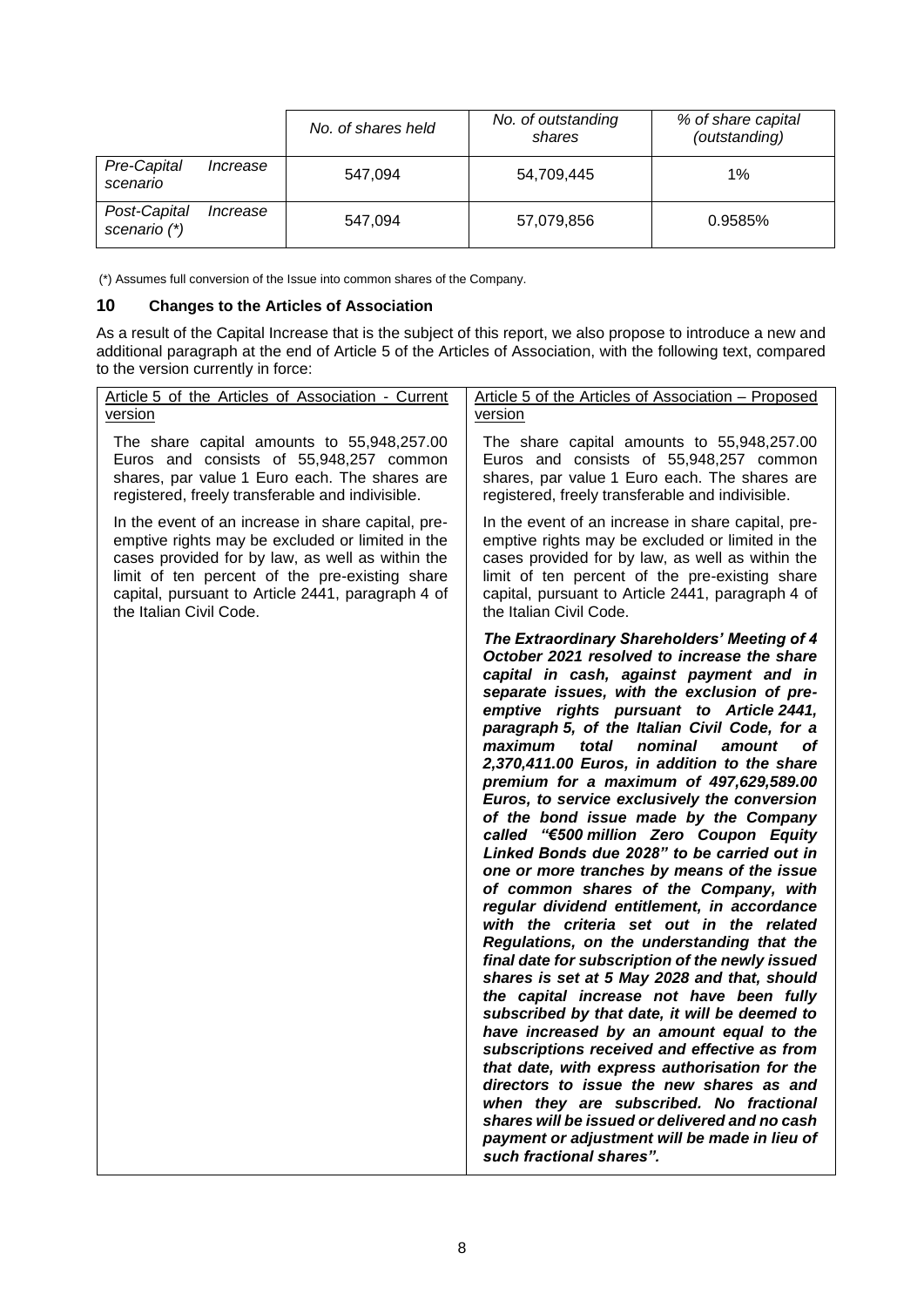It should be noted that the proposed amendments to the Articles of Association that are the subject of this report do not entail the right of withdrawal provided for by current legislation.

\* \* \*

Now, therefore, the Board of Directors submits the following Proposal for your approval

"The shareholders' meeting of DiaSorin S.p.A., convened in extraordinary session,

- having examined the explanatory report of the Board of Directors;
- having acknowledged the main terms and conditions of the Bond Issue, as illustrated in the Directors' report and made available in full on the Company's website;
- having acknowledged the fairness opinion issued by the independent auditors pursuant to Article 2441 of the Italian Civil Code and Article 158 of the Consolidated Finance Act – TUF;
- having regard to the certification of the Board of Statutory Auditors that the current share capital is fully paid up;

#### resolves

- 1. to provide for and authorise, pursuant to the Regulations, the convertibility of the equity-linked bond with a nominal amount of 500,000,000 Euros, maturing on 5 May 2028, called "*€500 million Zero Coupon Equity Linked Bonds due 2028*", and thus to approve the proposed Capital Increase in cash, against payment and in separate issues, excluding pre-emptive rights pursuant to Article 2441, paragraph 5, of the Italian Civil Code, for a maximum total nominal amount of 2,370,411.00 Euros, in addition to the share premium of a maximum of 497,629,589.00 Euros, exclusively to service the conversion of such Bond Issue, to be carried out on one or more occasions through the issue of common shares of the Company, with regular dividend rights, in accordance with the criteria determined by the related Regulations. No fractional shares will be issued or delivered and no cash payment or adjustment will be made in lieu of such fractional shares;
- 2. to authorise the Chief Executive Officer to send, with the right to sub-delegate, a communication (the so-called "physical settlement notice") to Bondholders, as a result of which the possibility of converting the Bond into newly issued common shares of the Company will be envisaged;
- 3. to establish that the unit issue price of the Conversion Shares of the Capital Increase (on the basis of which the number of Conversion Shares to be issued will be defined) is determined on the basis of the provisions contained in the Bond Issue Regulations referred to in point 1 of the Report and, therefore, is equal to 210.9339 Euros, subject to adjustments and without prejudice to the cases in which the corresponding conversion price will be calculated according to the different methods indicated in the Bond Issue Regulations referred to in point 1 of the Report; said unit issue price to be charged for the amount of 1.00 Euro (or for the lower amount of the conversion price) to share capital and for the remaining amount to share premium;
- 4. to grant a mandate to the Board of Directors, and on its behalf to its legal representatives, to implement the above-mentioned Capital Increase, determining, inter alia, from time to time, in compliance with the provisions of the Regulations (*i*) the precise issue price of the shares, as well as, as a consequence of the determination of the issue price, (*ii*) the precise number of shares to be issued, and thus the precise exchange ratio, as necessary for the purpose of the timely application of the provisions and criteria provided for in the Bond Issue Regulations; it being understood that, should this Capital Increase not be fully subscribed by the deadline of 5 May 2028, the share capital shall be deemed to be increased by an amount equal to the subscriptions collected;
- 5. to introduce a new and additional paragraph at the end of Article 5 of the Articles of Association, with the following text:

"The Extraordinary Shareholders' Meeting of 4 October 2021 resolved to increase the share capital in cash, against payment and in separate issues, with the exclusion of pre-emptive rights pursuant to Article 2441, paragraph 5, of the Italian Civil Code, for a maximum total nominal amount of 2,370,411.00 Euros, in addition to the share premium for a maximum of 497,629,589.00 Euros, to service exclusively the conversion of the bond issue made by the Company called "*€500 million Zero Coupon Equity Linked Bonds due 2028*" to be carried out in one or more tranches by means of the issue of common shares of the Company, with regular dividend entitlement, in accordance with the criteria set out in the related Regulations, on the understanding that the final date for subscription of the newly issued shares is set at 5 May 2028 and that, should the capital increase not have been fully subscribed by that date, it will be deemed to have increased by an amount equal